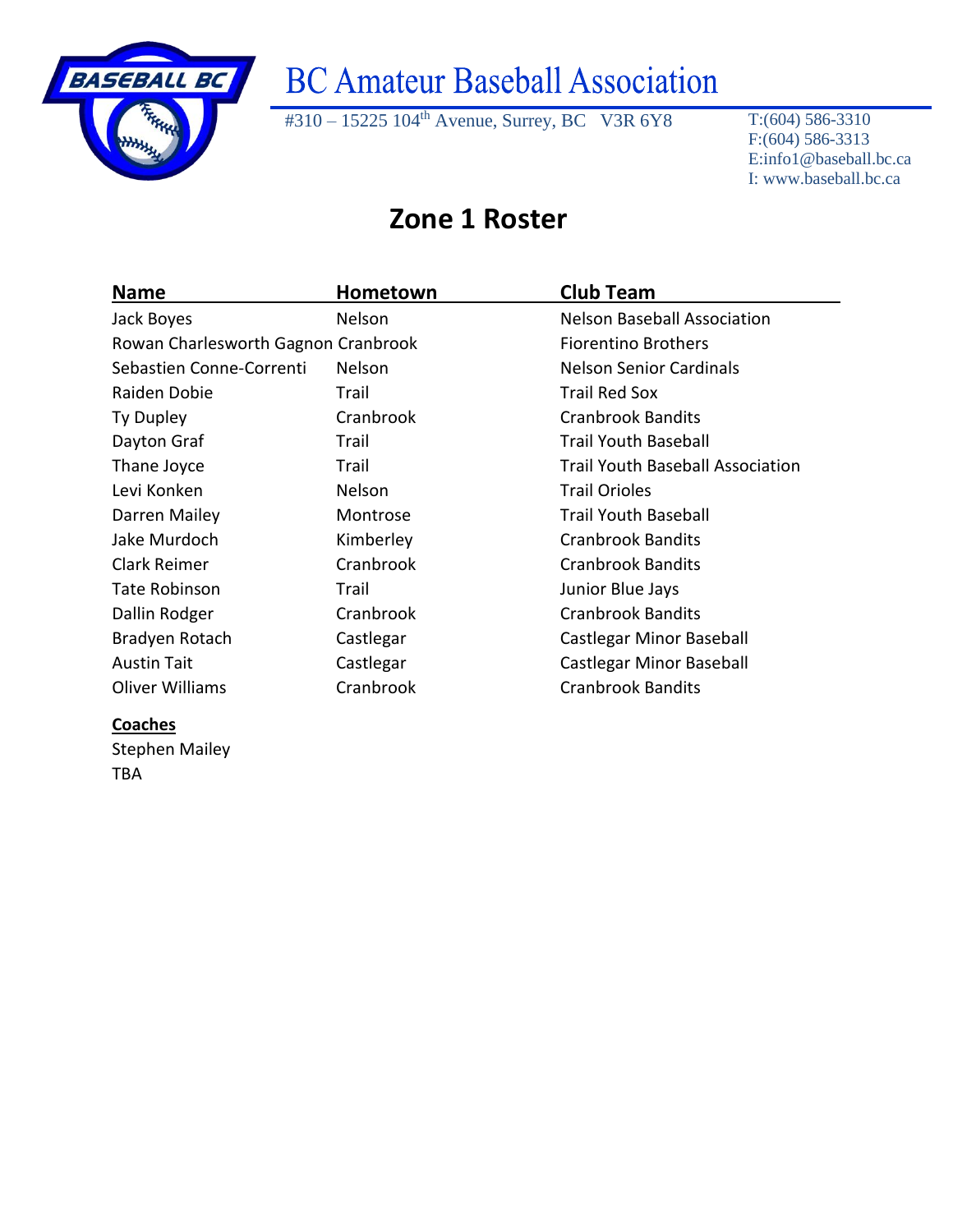

#310 – 15225 104<sup>th</sup> Avenue, Surrey, BC V3R 6Y8 T:(604) 586-3310

F:(604) 586-3313 E:info1@baseball.bc.ca I: www.baseball.bc.ca

### **Zone 2 Roster**

| <b>Name</b>            | Hometown     | <b>Club Team</b>      |
|------------------------|--------------|-----------------------|
| Ibrahim Diaou          | Kamloops     | Kamloops Riverdogs    |
| <b>Blake Cardy</b>     | Kelowna      | Okanagan Athletics    |
| <b>Hunter Clements</b> | Penticton    | South Okanagan Tigers |
| Micha Davyduke         | Lumby        | Okanagan Athletics    |
| Grady Johnson          | Kamloops     | Salmon Arm Hornets    |
| Jordan Harrington      | Vernon       | Okanagan Athletics    |
| Ethan Harrison         | Salmon Arm   | Salmon Arm Hornets    |
| Linden Moore           | Kaleden      | South Okanagan Tigers |
| Kaleb Murray           | Vernon       | Okanagan Athletics    |
| Nash Pearce            | Kamloops     | Kamloops Riverdogs    |
| Everett Seeley         | West Kelowna | Okanagan Athletics    |
| Parker Swift           | West Kelowna | Okanagan Athletics    |
| Dariusz Szwed          | Vernon       | Okanagan Athletics    |
| Eric Thompson          | Salmon Arm   | Salmon Arm Hornets    |
| Wylder Wigeland        | Vernon       | Salmon Arm Hornets    |
| Reid Williamson        | Vernon       | Salmon Arm Hornets    |
| <b>Alternates</b>      |              |                       |
| Everett Brody          | Kelowna      | Okanagan Athletics    |
| Jaxson Cera            | Kelowna      | Okanagan Athletics    |

#### **Coaches**

Josh Snider Frank Ingram (TBC) Pablo Ramirez (TBC)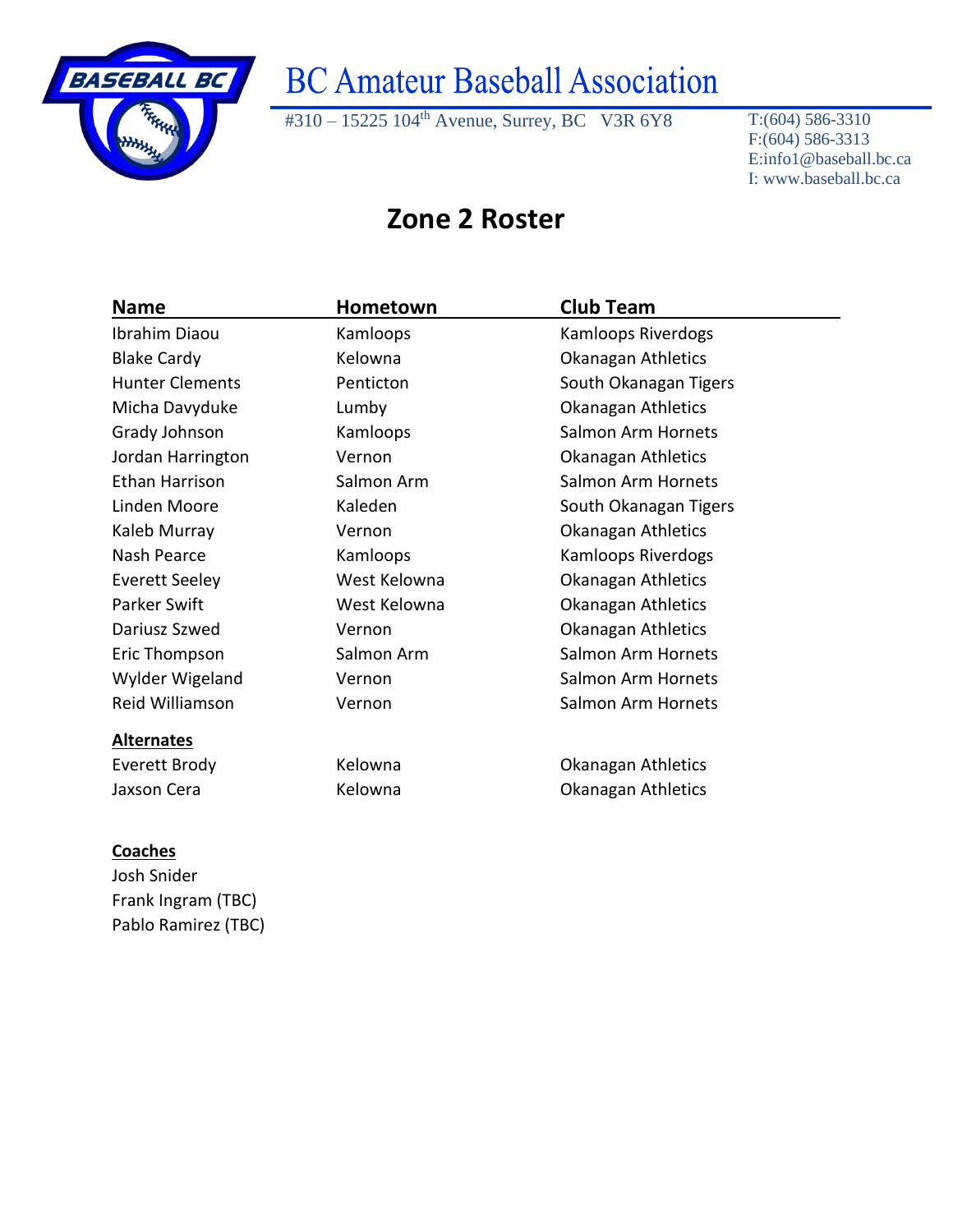

Chris Vaillancourt

## **BC Amateur Baseball Association**

#310 – 15225 104<sup>th</sup> Avenue, Surrey, BC V3R 6Y8 T:(604) 586-3310

F:(604) 586-3313 E:info1@baseball.bc.ca I: www.baseball.bc.ca

### **Zone 3 Roster**

| <b>Name</b>            | Hometown            | <b>Club Team</b>            |  |
|------------------------|---------------------|-----------------------------|--|
| Logan Booth            | Chilliwack          | <b>Chilliwack Cougars</b>   |  |
| <b>Matthew Chater</b>  | Chilliwack          | <b>Chilliwack Cougars</b>   |  |
| Dylan De Meyer         | Abbotsford          | <b>Abbotsford Cardinals</b> |  |
| <b>Wally Dezura</b>    | Maple Ridge         | <b>Whalley Chiefs</b>       |  |
| Braeden Fotheringhame  | Maple Ridge         | <b>Ridge Meadows Royals</b> |  |
| <b>Carson Geunther</b> | Chilliwack          | <b>Chilliwack Cougars</b>   |  |
| Sam Hall               | Chilliwack          | <b>Chilliwack Cougars</b>   |  |
| Linden Happell         | Maple Ridge         | <b>Ridge Meadows Royals</b> |  |
| <b>Tory Hutchinson</b> | <b>Pitt Meadows</b> | Coquitlam Reds              |  |
| Carter McLachain       | Chilliwack          | <b>Chilliwack Cougars</b>   |  |
| Logan Rodgers          | Chilliwack          | <b>Chilliwack Cougars</b>   |  |
| <b>Ben Schotts</b>     | Abbotsford          | <b>Abbotsford Cardinals</b> |  |
| <b>Ryder Silverton</b> | Abbotsford          | <b>Abbotsford Cardinals</b> |  |
| Kasson Siguenza        | Abbotsford          | <b>Abbotsford Cardinals</b> |  |
| Ian Vandepol           | Chilliwack          | <b>Chilliwack Cougars</b>   |  |
| <b>Alexander Weeks</b> | Mission             | <b>Ridge Meadows Royals</b> |  |
| <b>Alternates</b>      |                     |                             |  |
| Noah Simpson           | Langley             | <b>Township Blue Sox</b>    |  |
| <b>Mason Mandzuk</b>   | Langley             | <b>Township Blue Sox</b>    |  |
| <b>Coaches</b>         |                     |                             |  |
| <b>Brad Robinson</b>   |                     |                             |  |
| Don Hutchinson         |                     |                             |  |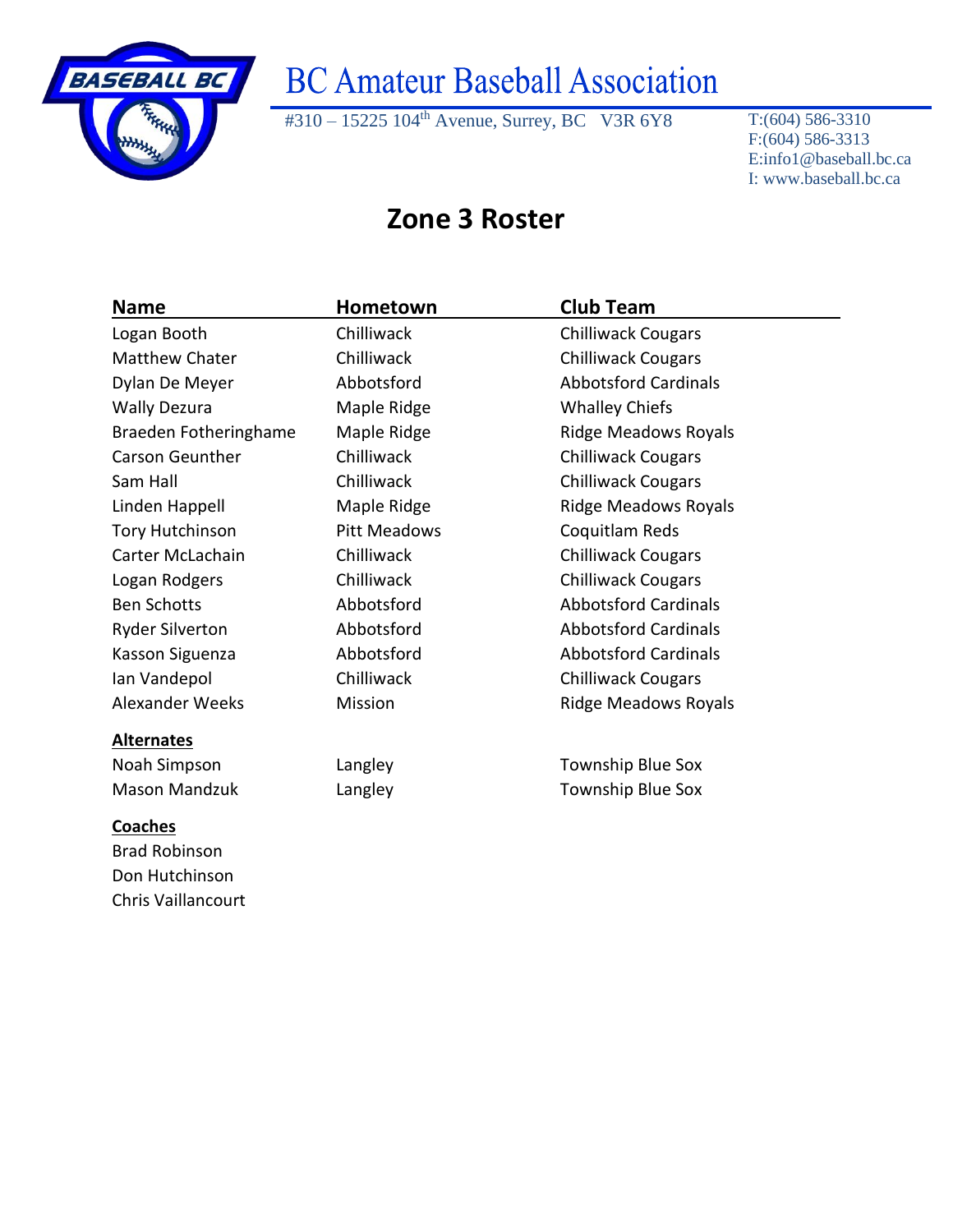

Jason Hotell

# **BC Amateur Baseball Association**

#310 – 15225 104<sup>th</sup> Avenue, Surrey, BC V3R 6Y8 T:(604) 586-3310

F:(604) 586-3313 E:info1@baseball.bc.ca I: www.baseball.bc.ca

### **Zone 4 Roster**

| Name                     | Hometown       | <b>Club Team</b>          |  |
|--------------------------|----------------|---------------------------|--|
| Ishaan Arora             | Surrey         | <b>White Rock Tritons</b> |  |
| Everett Bertsch          | Port Coquitlam | Coquitlam Reds            |  |
| Hyunsuh Kingston Cho     | Coquitlam      | Tri City Thunder          |  |
| Lukas Dance              | Surrey         | Cloverdale Spurs          |  |
| <b>Carter Finan</b>      | Surrey         | <b>White Rock Tritons</b> |  |
| Walker Kokotailo         | Surrey         | <b>White Rock Tritons</b> |  |
| Carter Leith             | Surrey         | <b>White Rock Tritons</b> |  |
| Nolan Loverin            | Coquitlam      | Coquitlam Reds            |  |
| Michael Micyk            | Surrey         | <b>White Rock Tritons</b> |  |
| Nathaniel Miranda        | Surrey         | <b>White Rock Tritons</b> |  |
| <b>Timothy Piasentin</b> | Coquitlam      | Coquitlam Reds            |  |
| Anjo Razon               | Surrey         | <b>Whalley Chiefs</b>     |  |
| Maxwell Rowley           | Surrey         | Cloverdale Spurs          |  |
| Michael Tam              | Burnaby        | <b>West Coast Wolves</b>  |  |
| Lucas Wheeler            | Surrey         | <b>White Rock Tritons</b> |  |
| Devin Wood               | Surrey         | <b>Township Blue Sox</b>  |  |
| <b>Alternates</b>        |                |                           |  |
| Tai Freeman              | Coquitlam      | Coquitlam Reds            |  |
| Leeland Bottyan          | Surrey         | <b>Surrey Canadians</b>   |  |
| <b>Coaches</b>           |                |                           |  |
| Marty Van Der Loos       |                |                           |  |
| John Braaten             |                |                           |  |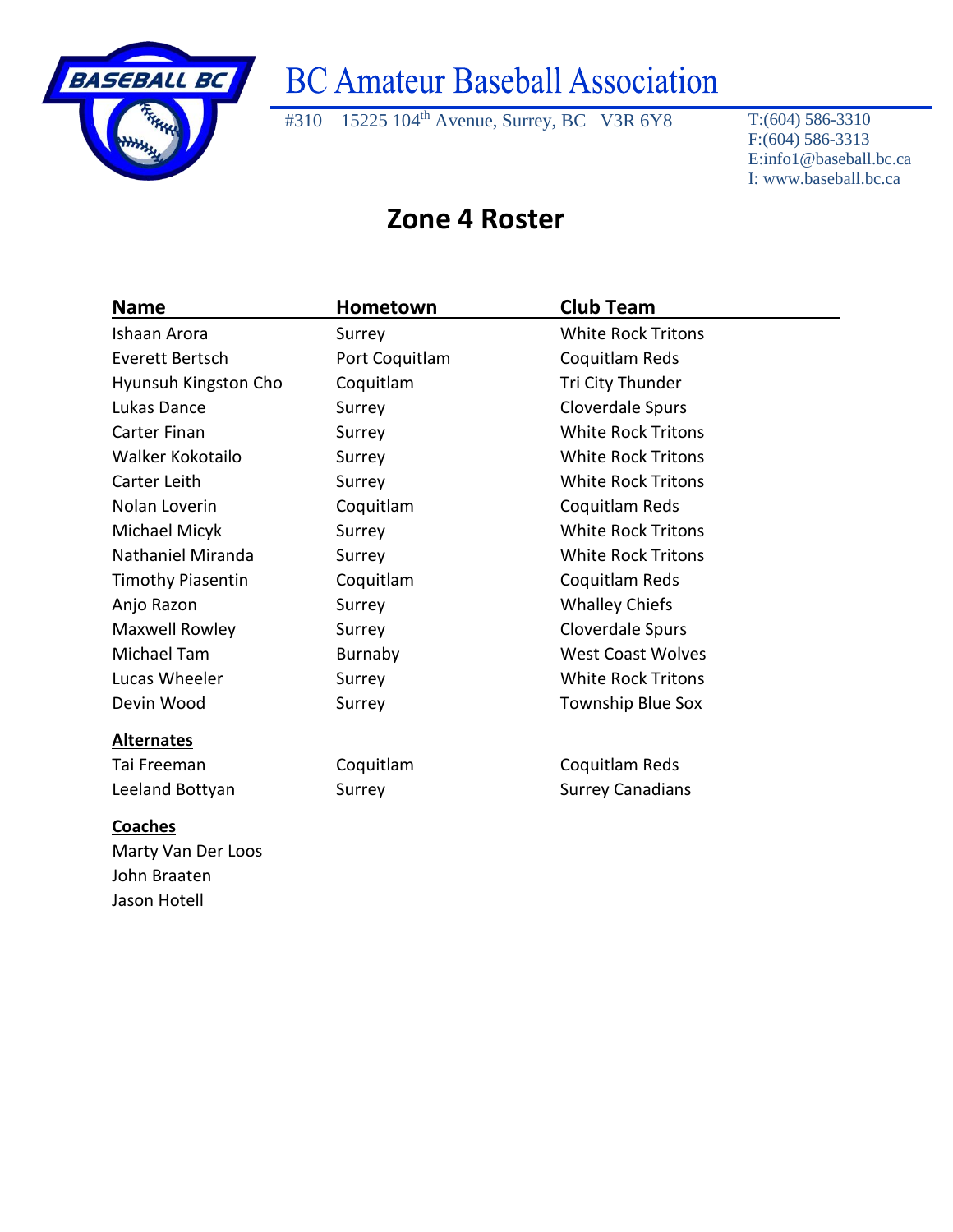

#310 – 15225 104<sup>th</sup> Avenue, Surrey, BC V3R 6Y8 T:(604) 586-3310

F:(604) 586-3313 E:info1@baseball.bc.ca I: www.baseball.bc.ca

### **Zone 5 "A" Roster**

| <b>Name</b>                                             | Hometown              | <b>Club Team</b>                 |  |
|---------------------------------------------------------|-----------------------|----------------------------------|--|
| Emmanuel Astrakianal                                    | Vancouver             | University of British Columbia   |  |
| Smyan Billing                                           | Delta                 | Delta Blue Jays                  |  |
| Shane Brinham                                           | North Vancouver       | <b>North Shore Twins</b>         |  |
| An-Drew Chen                                            | <b>West Vancouver</b> | <b>North Shore Twins</b>         |  |
| Alexander Cole                                          | Vancouver             | University of British Columbia   |  |
| Jake Fehr                                               | Delta                 | Delta Blue Jays                  |  |
| <b>Marcus Fong</b>                                      | Vancouver             | <b>North Shore Twins</b>         |  |
| <b>Xander Guedes</b>                                    | North Vancouver       | <b>North Shore Twins</b>         |  |
| Finn Hoeschen                                           | North Vancouver       | <b>North Shore Twins</b>         |  |
| <b>Hunter McLean</b>                                    | Richmond              | Delta Blue Jays                  |  |
| Oscar Moy                                               | Vancouver             | <b>Vancouver Mounties</b>        |  |
| Jack Redpath                                            | Vancouver             | <b>Whalley Chiefs</b>            |  |
| <b>Maverick Shannon</b>                                 | Gibsons               | <b>North Shore Twins</b>         |  |
| Michael Ivan Simbulan                                   | Vancouver             | Delta Blue Jays                  |  |
| <b>Desmond Tregaskis</b>                                | Tsawwassen            | Delta Blue Jays                  |  |
| <b>Brodie Tse</b>                                       | Richmond              | Delta Blue Jays                  |  |
| Alternates*(will be assigned to Team A or B by June 15) |                       |                                  |  |
| <b>Ryder Evans</b>                                      | North Vancouver       | <b>North Shore Twins</b>         |  |
| <b>Tyler Liaw</b>                                       | Richmond              | University of British Columbia   |  |
| Ryota Milum                                             | Vancouver             | <b>North Shore Twins</b>         |  |
| <b>Harrison Young</b>                                   | North Vancouver       | North Shore Baseball Association |  |
| <b>Coaches</b>                                          |                       |                                  |  |
| Cam Frick                                               |                       |                                  |  |
| Logan Wedgewood                                         |                       |                                  |  |

Mark Pottie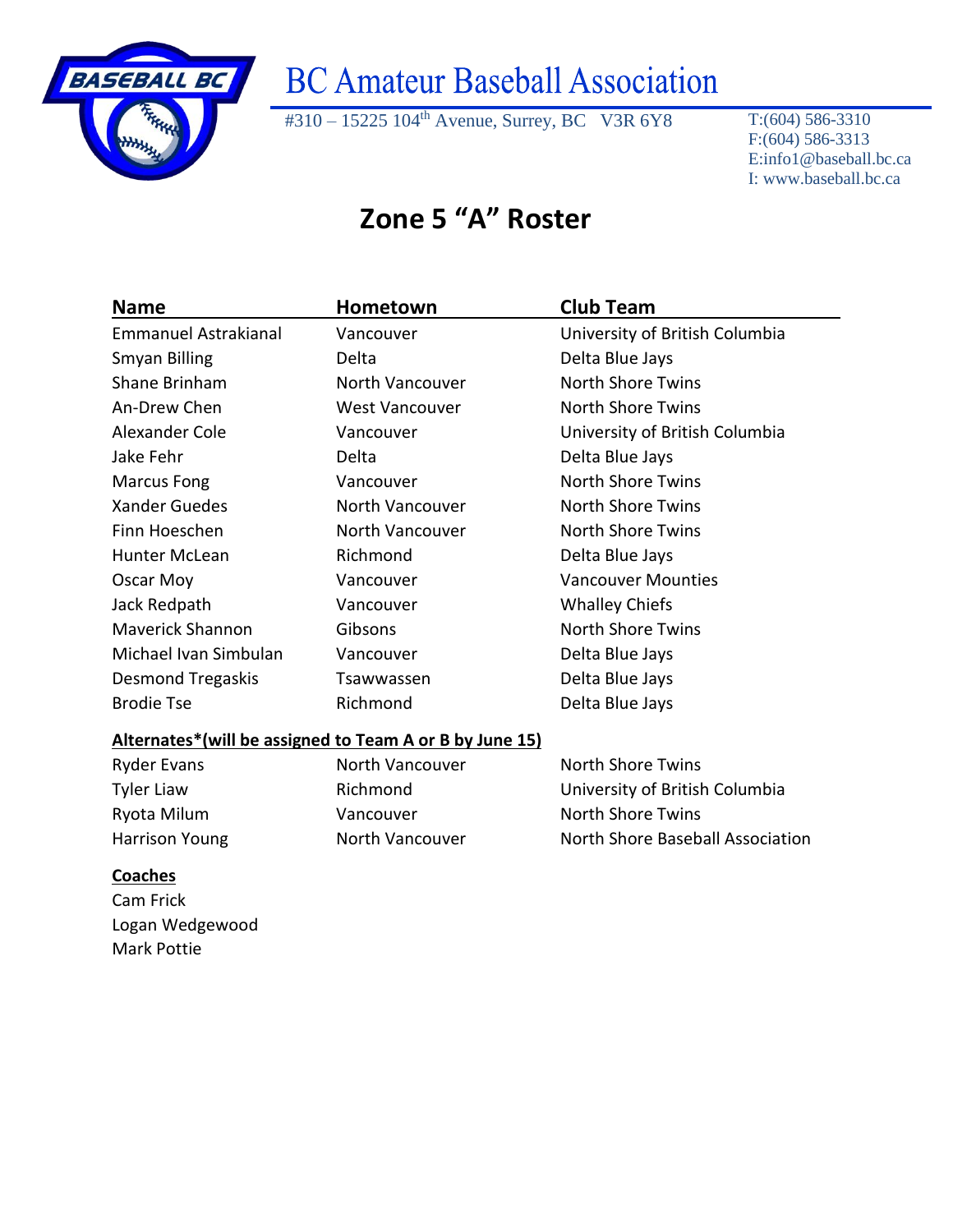

#310 – 15225 104<sup>th</sup> Avenue, Surrey, BC V3R 6Y8 T:(604) 586-3310

F:(604) 586-3313 E:info1@baseball.bc.ca I: www.baseball.bc.ca

### **Zone 5 "B" Roster**

| <b>Name</b>                                             | Hometown        | <b>Club Team</b>                 |
|---------------------------------------------------------|-----------------|----------------------------------|
| Joesiah Ancheta                                         | Vancouver       | <b>Whalley Chiefs</b>            |
| Jack Bello                                              | Richmond        | <b>Richmond Chuckers</b>         |
| <b>Charlie Bowles</b>                                   | Vancouver       | University of British Columbia   |
| <b>Aleron Currie</b>                                    | North Vancouver | <b>North Shore Twins</b>         |
| <b>Ryder Dingsdale</b>                                  | Delta           | <b>Whalley Chiefs</b>            |
| Caine Fahrni                                            | Vancouver       | <b>Whalley Chiefs</b>            |
| Noah Farnden                                            | Delta           | Delta Blue Jays                  |
| <b>Christopher Goehring</b>                             | Vancouver       | <b>Vancouver Mounties</b>        |
| Shintaro Kubo                                           | Vancouver       | University of British Columbia   |
| Jake McAdam                                             | North Vancouver | <b>North Shore Twins</b>         |
| <b>Nathan Pottie</b>                                    | Vancouver       | <b>North Shore Twins</b>         |
| Sehij Rakhra                                            | Vancouver       | <b>Whalley Chiefs</b>            |
| <b>Brandon Sekhon</b>                                   | Richmond        | <b>West Coast Wolves</b>         |
| Sawyer Shears                                           | Delta           | Delta Blue Jays                  |
| Cooper Swanson                                          | Richmond        | <b>Richmond Chuckers</b>         |
| <b>Edward Wilde</b>                                     | Vancouver       | Delta Blue Jays                  |
| Alternates*(will be assigned to Team A or B by June 15) |                 |                                  |
| <b>Ryder Evans</b>                                      | North Vancouver | <b>North Shore Twins</b>         |
| <b>Tyler Liaw</b>                                       | Richmond        | University of British Columbia   |
| Ryota Milum                                             | Vancouver       | <b>North Shore Twins</b>         |
| <b>Harrison Young</b>                                   | North Vancouver | North Shore Baseball Association |
| <b>Coaches</b>                                          |                 |                                  |
| Joe Germaine                                            |                 |                                  |
| Orville Germaine                                        |                 |                                  |
| Darren Strang                                           |                 |                                  |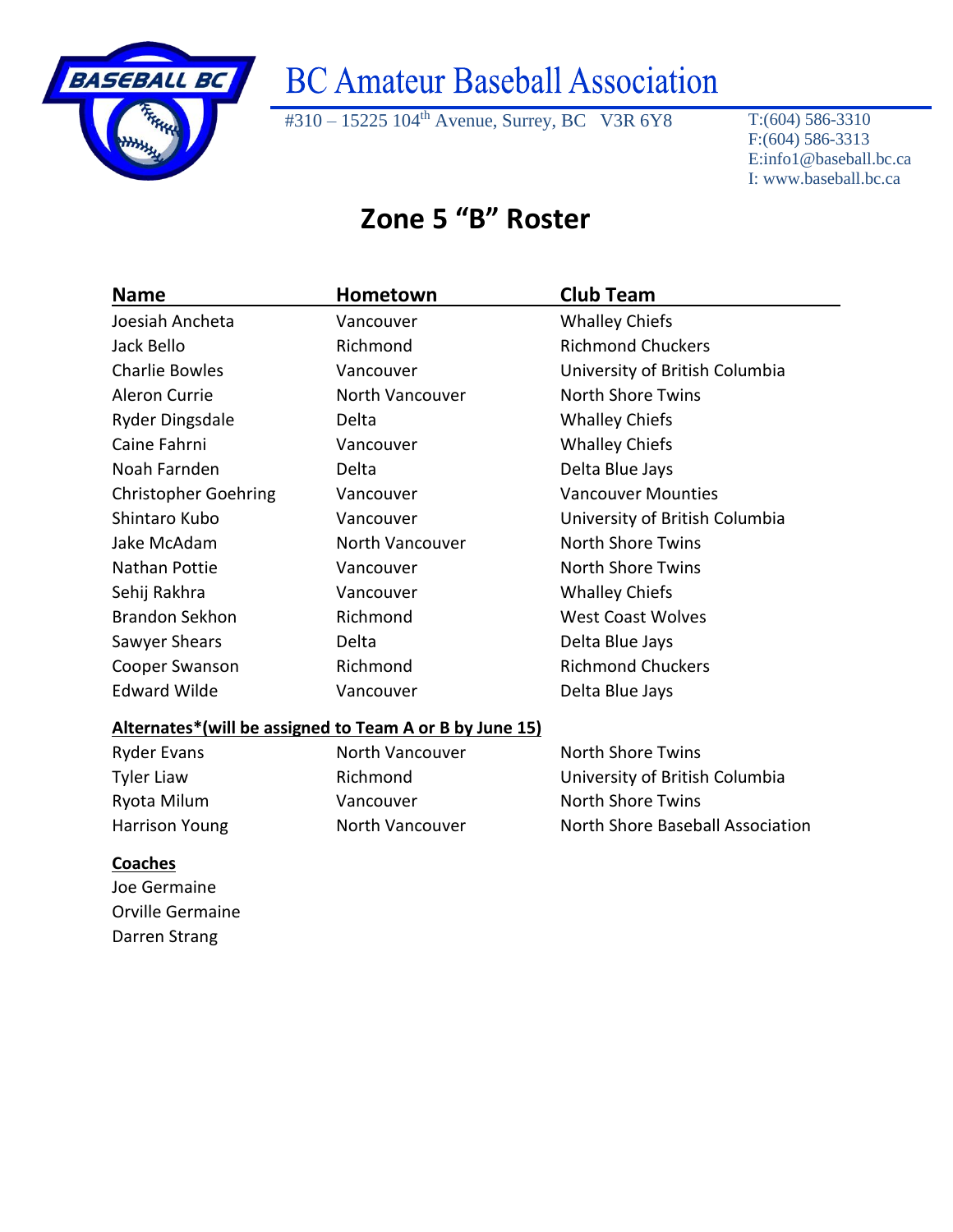

#310 – 15225 104th Avenue, Surrey, BC V3R 6Y8 T:(604) 586-3310

F:(604) 586-3313 E:info1@baseball.bc.ca I: www.baseball.bc.ca

#### **Zone 6 Roster**

| <b>Name</b>           | Hometown           | <b>Club Team</b>          |
|-----------------------|--------------------|---------------------------|
| Solomon Anderson      | Victoria           | Victoria Eagles           |
| Lachlan Barnard       | Nanaimo            | <b>Mid Island Pirates</b> |
| <b>Hudson Closson</b> | Cobble Hill        | <b>Victoria Mariners</b>  |
| <b>Trevor Holme</b>   | Nanoose Bay        | Parksville Royals         |
| Sullivan Humeniuk     | Victoria           | Victoria Eagles           |
| Landen Jupp           | Victoria           | Victoria Mariners         |
| Nathan Knight         | Victoria           | Victoria Eagles           |
| Lukas Le Gras         | Victoria           | Victoria Eagles           |
| Joe Madill            | Nanaimo            | <b>Mid Island Pirates</b> |
| Eli Pakosz            | Nanaimo            | <b>Mid Island Pirates</b> |
| Sisaye Patterson      | Salt Spring Island | <b>Mid Island Pirates</b> |
| <b>Maxime Poirier</b> | Nanaimo            | <b>Mid Island Pirates</b> |
| Flynn Shugar          | Salt Spring Island | <b>Mid Island Pirates</b> |
| <b>Reed Sutton</b>    | Nanaimo            | <b>Mid Island Pirates</b> |
| Cashe Talbot          | Victoria           | <b>Victoria Mariners</b>  |
| Nolan Weinmeyer       | Sidney             | <b>Victoria Mariners</b>  |
|                       |                    |                           |
| <b>Alternates</b>     |                    |                           |
| Noah Drew             | Nanaimo            | <b>Mid Island Pirates</b> |
| <b>Tyson Rollins</b>  | Duncan             | <b>Mid Island Pirates</b> |

#### **Coaches**

Jason Leslie Tom Geoghegan Brandon Dornan